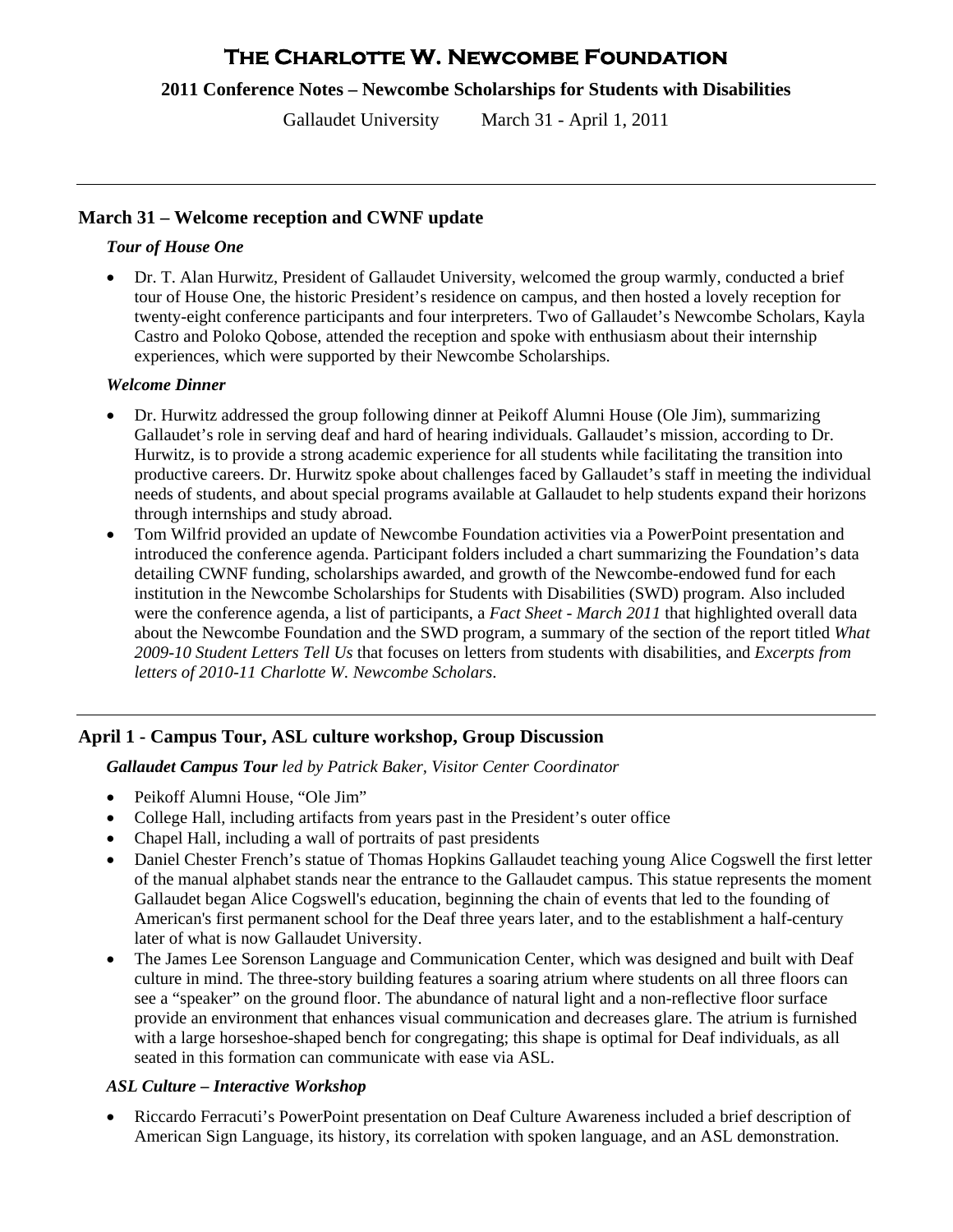# **Group discussion**

## *General*

- Patricia Tesar, Director of Gallaudet's Office for Students with Disabilities (OSWD), reports that GU is totally committed to inclusion. While students with multiple handicaps often feel isolated at other campuses in the area, those served through OSWD receive a great deal of support and benefit from creative problem solving.
- Tom Wilfrid was impressed while attending the May 2010 inauguration of President Hurwitz that the common bond of Deaf Culture seems to supersede perceptions of difference based on racial and ethnic background.
- Bill Welsh (Penn State) and John Bennett (Temple) told the group about Scott Stoffel, a 2001 Temple University graduate who majored in electrical and computer engineering and graduated magna cum laude despite sensory impairments from a rare genetic disorder. Stoffel's senior project was a palm-read Braille device designed to help people who are deaf and blind with dull fingers like his own to communicate better. (Source: The New York Times 5/27/01)
- One participant reported difficulty in navigating the hierarchy and structure of her institution for the benefit of students with disabilities. Most others agreed that forming relationships and providing opportunities to witness the successes of students with special needs works well to get the attention of administrators in the "chain of command."

## *Administration of Newcombe Scholarship programs*

Temple University, John Bennett

- Temple is now in its second year of operating Newcombe Scholarships with the current policy that provides the opportunity to award either Newcombe Tuition Scholarships or Newcombe Support Scholarships. John reports that the revised policy has served Temple well:
	- Every student who registers with Disability Resources and Services (DRS) receives information about Newcombe Scholarships. John states, "We emphasize that Newcombe funds should not be considered the sole source of financial support, and that students need to explore longer term sustainable solutions. We ask, 'What's your long-term plan?' By investigating resources and meeting with the right people, students *do* come up with a reasonable plan. Seeking out funding is a life skill they learn in the process of applying for a Newcombe Scholarship."
	- Temple's selection committee reviews student applications every month. Committee members include John Bennett, Wendy Kohler, a representative from financial services, a counselor from Vocational Rehabilitation, and a longtime DRS staff member. Temple spends all available Newcombe funds annually, reporting \$0 carryover into the following academic year.
	- Students applying for technology awards are required to work with a university technology advisor, who then reports to the selection committee regarding the wisdom of purchasing special equipment. Recently Temple has invested substantially in inclusive technology initiatives, which has dramatically reduced students' need to make applications for Newcombe support scholarships for literacy software an expense that previously amounted to almost 20% of student requests for support.
	- Awards are applied to student accounts directly. Checks are issued directly to students only under exceptional circumstances, and receipts are required.
	- An increasing number of students are applying for Newcombe Support Scholarships to cover expenses related to internships. In 2009-10, nine students had summer internships, and in 2010-11 that figure has increased to ninety-five.

# Edinboro University, Bob McConnell

 Most students who receive Newcombe Scholarships at Edinboro also have intensive needs and require attendant care services. Because the expected family contribution for these individuals is often \$0, the vast majority of money goes to tuition scholarships and is credited to student accounts. The university is considering increasing tuition dramatically in the future and voc/rehab funding is expected to decrease.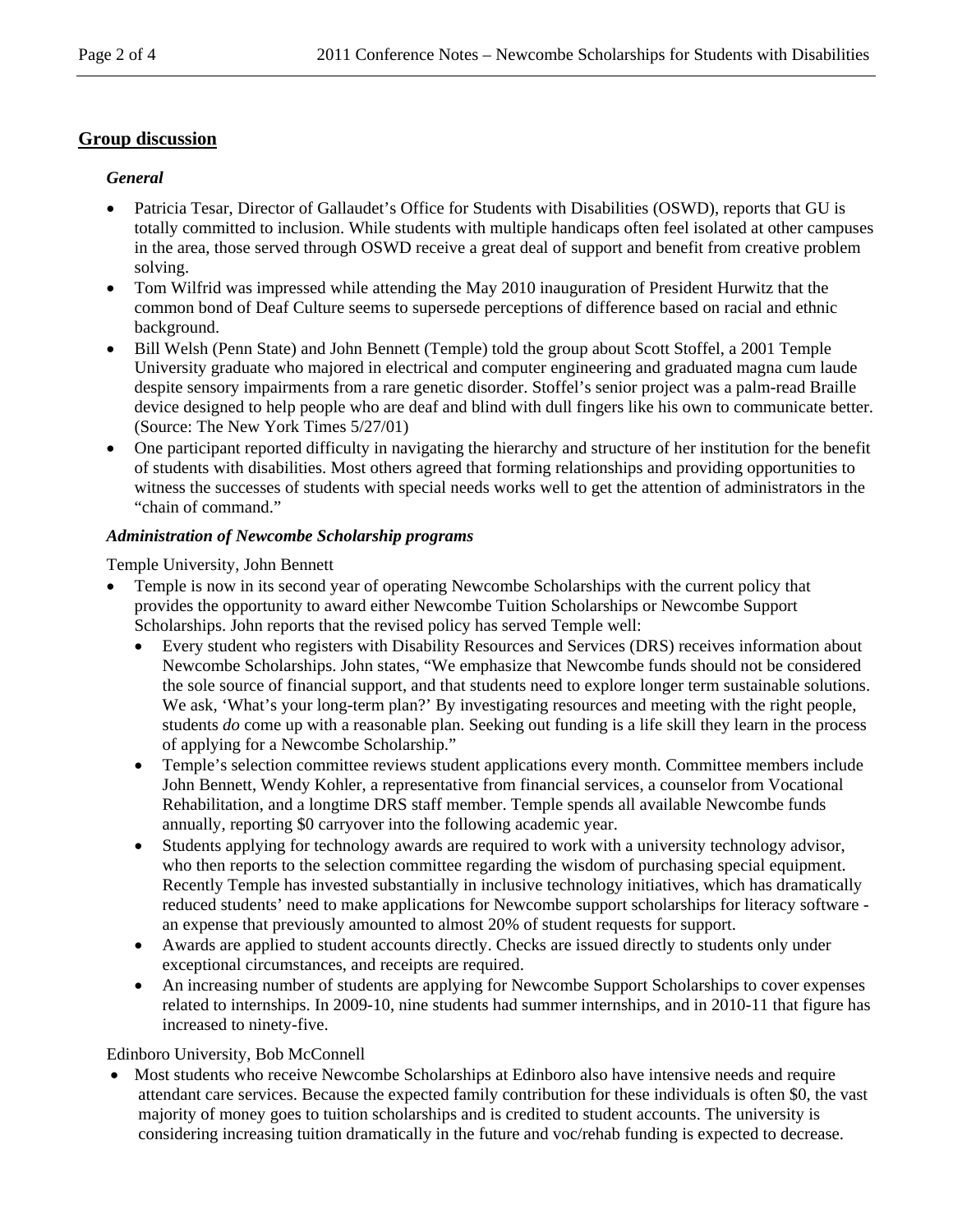The selection committee redirects students with less intense need to other scholarship programs at the university.

Penn State University, Bill Welsh

 This fall the Foundation split the cost of a student's FM system with voc/rehab. Item II.D. of the policy states that no more than half the cost of major items should be covered by Newcombe funds, and that Foundation staff approval is required for use of Newcombe Scholarship funds for more than half the cost of major items (\$1,000 or more).

McDaniel College, Mark Rust

 Last winter Mark inquired as to whether Newcombe funds could be used to fund a position for a tutor in the English lab of McDaniel's Deaf Education Program. Tom Wilfrid told him no, but pointed out that Newcombe Support Scholarships could be awarded to individual students to cover a fee (if charged to all student users) for English lab services. The end result is that Newcombe funds can contribute indirectly to the partial funding of a position that provides needed services to students.

Long Island University, Diana Volcker

 The office of Student Support Services (SSS) has developed a good working relationship with the Financial Aid office. The Newcombe selection committee has access to data about each applicant's aid package, and considers "how students are doing in relation to who they are and where they came from." SSS personnel can direct students to other funding sources such as a dean's scholarship.

#### *Finding matching donors for endowed scholarship funds*

Penn State University: Bill Welsh and Eric Reinhard

- Penn State has established six jointly named Newcombe endowed funds since 2001. Most of these matching donors are simple folks who have a connection to the university's Office of Disability Services (ODS), and who want to make a difference in the lives of students.
- In order to maintain the active relationship with the Newcombe Foundation among the many development officers at all twenty-four campuses, the Newcombe Scholarship Program is mentioned at bi-monthly meetings and the central office maintains momentum by running stories about Scholars online. These efforts serve to keep the needs of students with disabilities prominent, so when the topic comes up in conversations with donors, development officers throughout the institution think of Newcombe.
- The university has set aside \$100 million to establish a Trustee Matching Scholarship Program, matching 5% of each eligible fund's principal beginning in the first year that contributions are made to establish the fund. One jointly named Newcombe fund has qualified to participate in the Trustee Matching Program; the university has pledged to make annual additions to the spending account for this scholarship equal to 5% (\$2,500) of the initial combined pledge (\$50,000).
- Tom Wilfrid added that the Trustee Matching Scholarship Program is a unique commitment by the Board of Trustees at an institution with resources. Of most value to other funded institutions is the idea that if donors would like to establish an endowed fund that is consistent with Newcombe Foundation guidelines, the Foundation will consider matching any reasonable contribution. The first priority of the Foundation's Trustees is to see the support for students with disabilities grow. To the extent that Newcombe funds can be an incentive to focus on the needs of this population, or to build scholarship support for these students, the Trustees are eager to have that happen. The Foundation welcomes joint naming of endowed funds that are established with equal contributions from the donor and the Foundation.

#### *The Newcombe Foundation's website*

Tom highlighted several recent innovations:

- A ribbon on the **Home Page** now highlights the Foundation's 2010 receipt of the *James L. Fisher Award for Distinguished Service to Education* from CASE. A link on that ribbon leads to a description of the award and the video that was used to introduce the Foundation at the July 19 CASE awards luncheon in NYC.
- Within the **Scholarships** section's subsection on **Students with Disabilities**, the left-hand bar has an entry titled **Information for Currently Funded Institutions**. This links users to a page listing key upcoming dates in the program's calendar and to a list of Newcombe-related documents to download in pdf format.